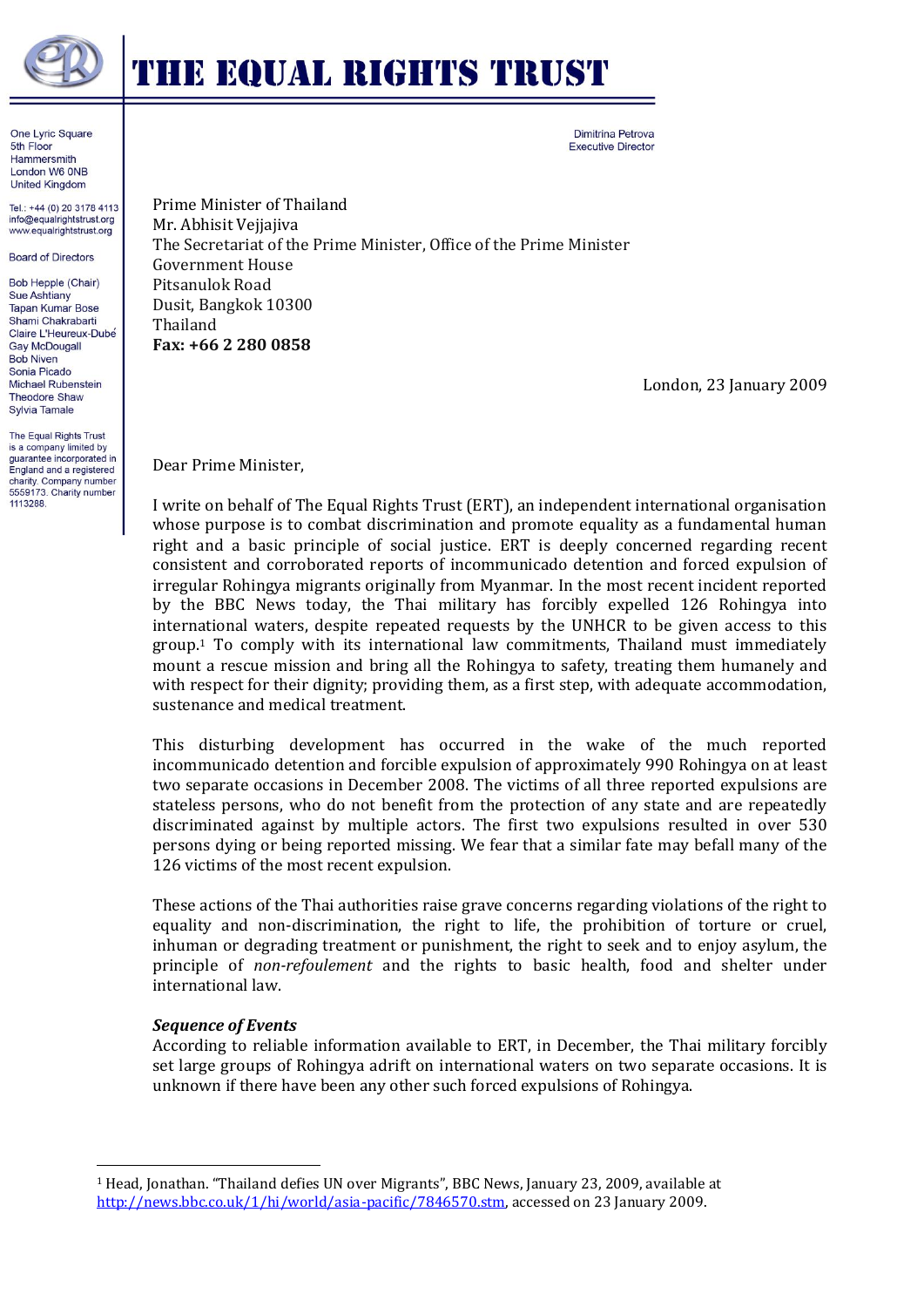The first reported forced expulsion on 11 December 2008 resulted in approximately 580 Rohingya being cast out to sea. Over 230 of them are reportedly missing or dead. The Rohingya who had travelled from Bangladesh to Thailand in several boats, were apprehended and detained incommunicado by the Thai military for two days, before being forced onto four severely overcrowded boats – the motors of which had been removed - which were cast adrift on international waters. One boat was found on 7 January 2009 by the Indonesian navy close to Sabang Island, Aceh province, with more than 190 survivors on board. A second boat with approximately 150 survivors was rescued by the Indian coast-guard on 10 January 2009 in close proximity of Tillanchang Island, Andaman & Nicobar. According to the accounts of the survivors on the second boat, about 20 persons died during this voyage. Two boats with an estimated total of nearly 220 men are reportedly missing.

Both groups of survivors who were interrogated by Indonesian and Indian authorities corroborate the account that the Rohingya were detained by the Thai military for two days before being divided and forced onto the boats, towed onto international waters and abandoned there. According to Colonel Yanuwar of the Indonesian navy, the Rohingya men had been adrift at sea for 28 days before being rescued.

The second forced expulsion involving over 400 persons took place in the same manner on 18 December 2008. This group was towed in a single barge and abandoned in international waters north of Thailand's Koh Surin Island. Over 300 of this group are presumed missing or dead. According to Indian interrogation reports of the survivors who reached the Andaman Islands, the Rohingya were forced onto an unpowered barge which was towed by the Thai military for 18 hours before being abandoned in international waters. The boat was adrift until the last week of December, during which time, six persons died. When they saw lights on a shore line, on or about 25 December 2008, approximately 300 attempted to swim for shore, of which only 13 made it alive. Those who remained onboard were later rescued by the Indian coastguard on 27 December 2008.<sup>2</sup>

The third forced expulsion which was reported today by the BBC News, was of 126 Rohingya, who were in incommunicado detention. According to ERT's sources, 46 Rohingya landed on Thailand's Andaman coast on Friday, 16 January 2009. These persons were immediately taken into custody by the Thai navy, before being handed over to the army in Ranong. The UNHCR believed that in addition to this most recent group, another 80 Rohingya boat persons were also being detained by the Thai military, bringing the total number of persons in incommunicado detention to 126. The UNHCR requested access to this group, but in an apparent act of blatant disregard of international human rights law, the Thai military have reportedly pushed this group back to sea.

# *The Treatment of the Victims of the Forced Expulsion*

l

The reports compiled from the survivors of the second forced expulsion by both the Indian authorities <sup>3</sup> and ERT sources contain the following allegations:

The Rohingya arrived in Thailand in five separate boats. One such group was placed in incommunicado detention on or about 8 December 2008 on the island of Koh Sain Daeng after being

<sup>2</sup> Young, Ian. "A timeline of events in the Andaman Sea", *South China Morning Post,* 18 January 2009, available at

[http://www.scmp.com/portal/site/SCMP/menuitem.2af62ecb329d3d7733492d9253a0a0a0/?vgnextoid=72](http://www.scmp.com/portal/site/SCMP/menuitem.2af62ecb329d3d7733492d9253a0a0a0/?vgnextoid=72489ddcb75ee110VgnVCM100000360a0a0aRCRD&ss=Asia+%26+World&s=News) [489ddcb75ee110VgnVCM100000360a0a0aRCRD&ss=Asia+%26+World&s=News,](http://www.scmp.com/portal/site/SCMP/menuitem.2af62ecb329d3d7733492d9253a0a0a0/?vgnextoid=72489ddcb75ee110VgnVCM100000360a0a0aRCRD&ss=Asia+%26+World&s=News) accessed on 19 January 2009.

<sup>3</sup> See for example, South China Morning Post. "Four people were shot dead randomly", 19 January 2009, available at

[http://www.scmp.com/portal/site/SCMP/menuitem.2af62ecb329d3d7733492d9253a0a0a0/?vgnextoid=c7](http://www.scmp.com/portal/site/SCMP/menuitem.2af62ecb329d3d7733492d9253a0a0a0/?vgnextoid=c7889ddcb75ee110VgnVCM100000360a0a0aRCRD&ss=Asia+%26+World&s=News) [889ddcb75ee110VgnVCM100000360a0a0aRCRD&ss=Asia+%26+World&s=News,](http://www.scmp.com/portal/site/SCMP/menuitem.2af62ecb329d3d7733492d9253a0a0a0/?vgnextoid=c7889ddcb75ee110VgnVCM100000360a0a0aRCRD&ss=Asia+%26+World&s=News) accessed on 19 January 2009.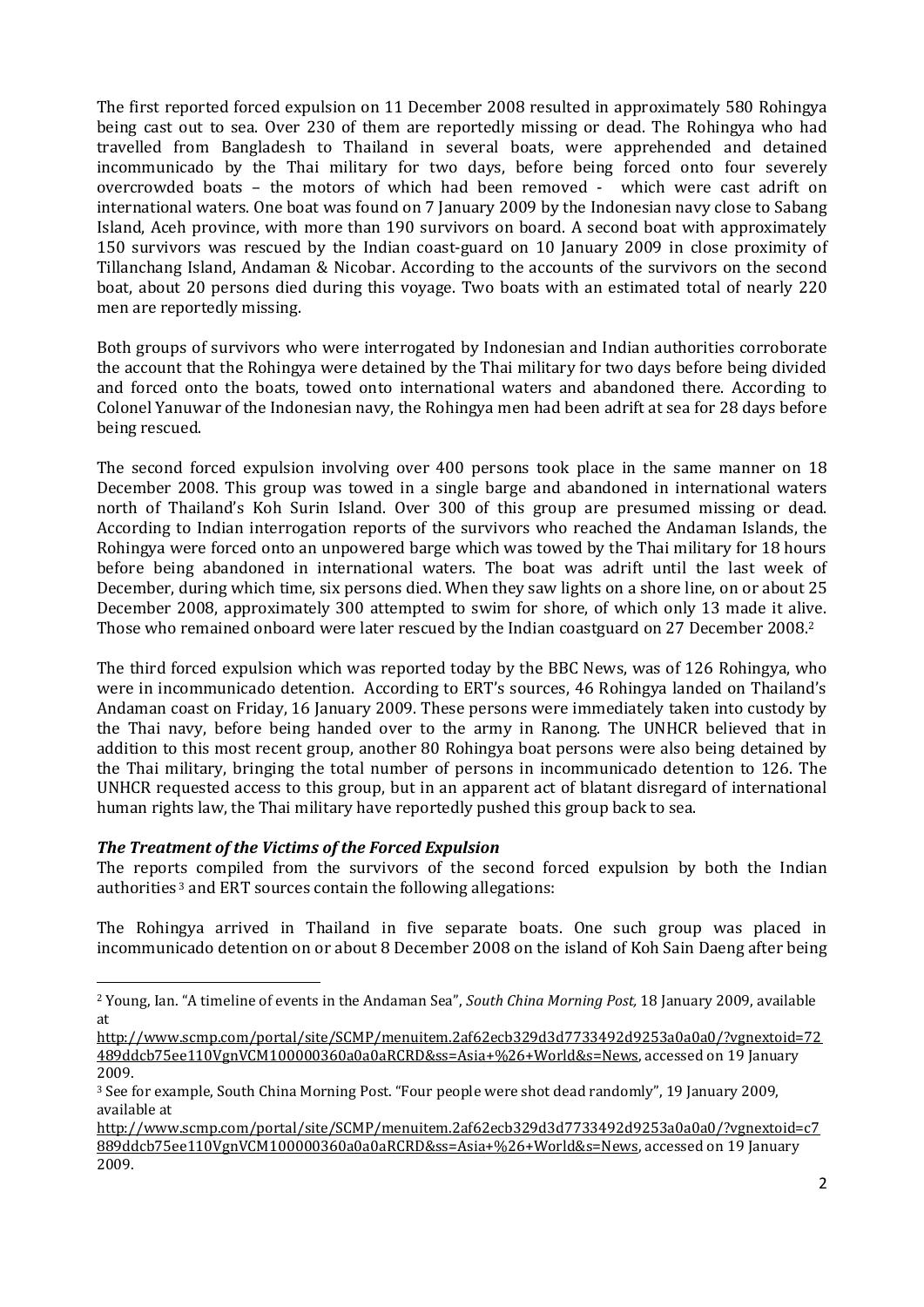apprehended by the Thai military. On December 17 or 18, 'senior Thai officials' arrived on the island and in their presence, the Rohingya – whose hands were tied, were forced onto a large wooden barge with no engine, sails or oars by uniformed Thai army personnel.

As they were being forcibly led onto the barge, four Rohingya were shot dead randomly, and their bodies were thrown into the sea. A child aged 14 – 15 years whose hands were tied, was also thrown into the sea where he drowned.

Over 400 persons were forced onto the barge – severely overcrowding it. Seven to eight armed uniformed personnel were also present on the barge, which was towed out to sea for approximately 18 hours, after which they were abandoned in international waters.

The people on the boat were provided with only four sacks of boiled rice and two drums of water as means of sustenance. The barge drifted with the wind and current, and as the days passed, six persons died.

### *Continuing Trend of Discrimination and the involvement of the Thai military*

Spurned by persecution as well as poverty, the irregular immigration of Rohingya into Thailand and other countries in the region has been an ongoing reality for many years. Whilst there are other groups which enter Thailand illegally, ERT is aware that there has been a growing trend of discriminatory treatment by Thai officials towards Rohingya irregular migrants in particular. Past practices of informal deportation of Rohingya into Myanmar or Malaysia by handing them over to brokers, has been well documented.<sup>4</sup> A more formal intention to detain and deport Rohingya was articulated by Thai officials in a Bangkok Post article in March 2008.<sup>5</sup> According to the reported statements, the Rohingya who enter Thailand illegally would be detained in two undisclosed islands in Phangnga, they would be given one meal a day and would be deported. Then Prime Minister Samak Sundaravej buttressed this announcement with a statement of his own, according to which the navy was exploring a deserted island to use as a detention base for Rohingya who illegally enter Thailand.<sup>6</sup>

With the establishment of the Internal Security Operations Command (ISOC) which operates directly under the Thai Prime Minister's Office in 2008, <sup>7</sup> there has been concern that the issue of irregular migration of the Rohingya would be viewed as an internal security issue and dealt with by military means instead of existing civilian administration procedures.

In the light of these past events, the recent alleged incommunicado detention and forced expulsion of Rohingya by the Thai military, is cause for grave concern. The victims of this practice are all stateless persons, who do not benefit from the protection of any state and are repeatedly discriminated against by multiple actors. Furthermore, many of the Rohingya who suffered and even died as a direct result of the implementation of this unlawful practice may have been refugees fleeing persecution and acute discrimination suffered in their homeland.

ERT sources have raised concern that the ISOC – which reports directly to the Thai Prime Minister, is responsible for the secret detention and forced expulsions of the Rohingya. Whilst the Thai military initially denied involvement in the forced expulsion, published photographic evidence establishes the extent of the role played by the military.

 $\overline{a}$ 

<sup>4</sup> See for example Lewa, Chris. "Asia's new boat people", *Forced Migration Review,* Issue 30, April 2008, pp 40 – 42, available at [http://www.fmreview.org/FMRpdfs/FMR30/FMR30.pdf,](http://www.fmreview.org/FMRpdfs/FMR30/FMR30.pdf) accessed on 22 January 2009.

<sup>5</sup> Nookaew, Wimon & ChuenniranAchataya. "Rohingya to face crackdown", *Bangkok Post,* 13 March 2008.

<sup>6</sup> Nanuam, Wassana. "Samak wants Rohingya put on an island", *Bangkok Post,* 29 March 2008.

<sup>7</sup> Act on Internal Security 2008, unofficial translation of the Act as published in the Government Gazette, 125, 39 a, 27 February 2008, pp. 33-44.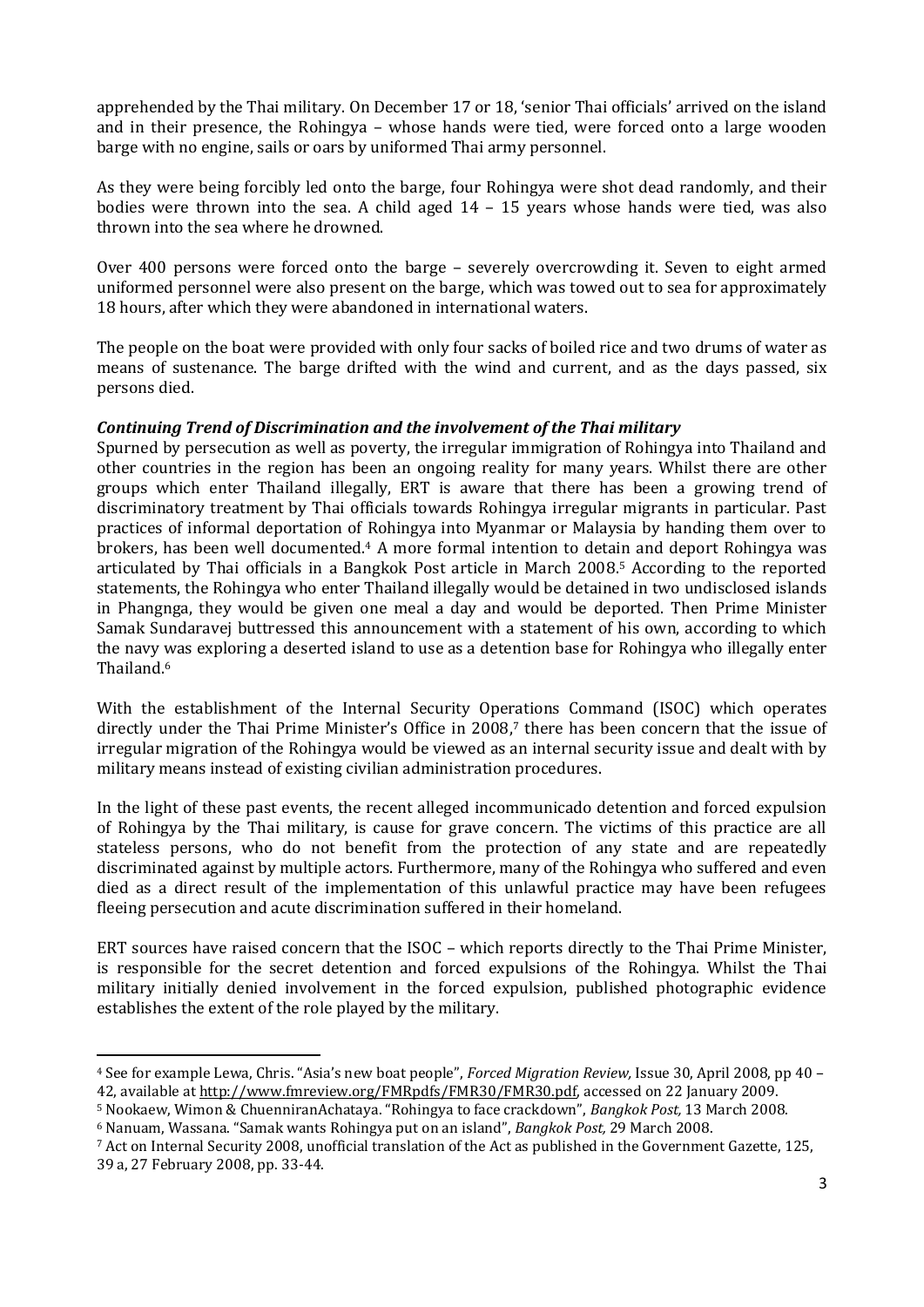Indeed, Thai army officers have repeatedly stated that the Rohingya pose an internal security threat, due to the speculated likelihood of them joining the ongoing so-called southern Muslim insurgency. However, as far as ERT is aware, no evidence has been made public to validate this claim. Furthermore, even in the event of an established link between some Rohingya irregular migrants and the southern insurgency being proven, this does not in any way justify the illegal detention and inhuman, cruel, degrading and ultimately life threatening treatment meted out to the Rohingya irregular migrants by the Thai military.

### *Violations of International Human Rights Law*

The treatment of the Rohingya – their arbitrary and unlawful detention, forced expulsion and abandonment at sea with insufficient provisions in a dangerously overcrowed and ill-equipped vessel – is in direct and serious violation of Thailand's obligations under international law. Thailand's accession to the International Covenant on Civil and Political Rights (ICCPR), International Covenant on Economic, Social and Cultural Rights (ICESCR) and the International Convention on the Elimination of all forms of Racial Discrimination (CERD) signifies a strong commitment towards promoting, protecting, fulfilling and upholding the human rights of all persons within the territory of Thailand, and imposes binding obligations on the government of Thailand to shape accordingly its legislation, policies, attitudes and conduct.

The alleged conduct of the Thai military points to their blatant disregard and violation of established international human rights law. Significantly, all the human rights provisions cited below are of universal application, the benefits of which are not limited to citizens of Thailand, but to all persons within the territory and subject to the jurisdiction of Thailand.

*The right to non-discrimination and equality* under Articles 2(1) and 2(2) of the ICCPR and ICESCR respectively, commits States to guarantee Covenant rights without discrimination on various grounds including race and national or social origin. Furthermore, Article 26 of ICCPR provides for an independent right to equal treatment and non-discrimination.

# *The right to be free from torture or cruel, inhuman or degrading treatment or punishment* under

Article 7 of the ICCPR is an absolute right which cannot be derogated from in any circumstances. The published photographic evidence which shows the Rohingya being forcibly detained, lined up on the beach and forced to lie down at gun point in the presence of onlookers including tourists, as well as the survivors' allegations that they were forced onto overcrowded ill-equipped boats, towed onto international waters with little provisions and abandoned there, are all acts which collectively have undermined the dignity of the victims and would amount to torture or cruel, inhuman or degrading treatment.

*The right to liberty and freedom from arbitrary detention* as articulated under Article 9(1) of the ICCPR ensures to all persons the right to liberty and security of the person and prohibits any discrimination in the enjoyment and exercise of the right not to be subjected to arbitrary arrest or detention. Furthermore, Article 9(5) articulates that any persons unlawfully detained have an enforceable right to compensation. The alleged secret detention of the Rohingya by the army amounts to arbitrary and unlawful detention in violation of Thailand's human rights obligations.

*The right to life* of all persons which is protected under article 6 of the ICCPR prohibits the arbitrary deprivation of life in any circumstances. According to the survivors' accounts, four persons were arbitrarily shot and killed by the Thai military whilst forcing them onto the boats and a fifth child was thrown overboard with his hands tied. These serious allegations of extra-judicial killings would highlight the lack of respect for life by the military personnel involved.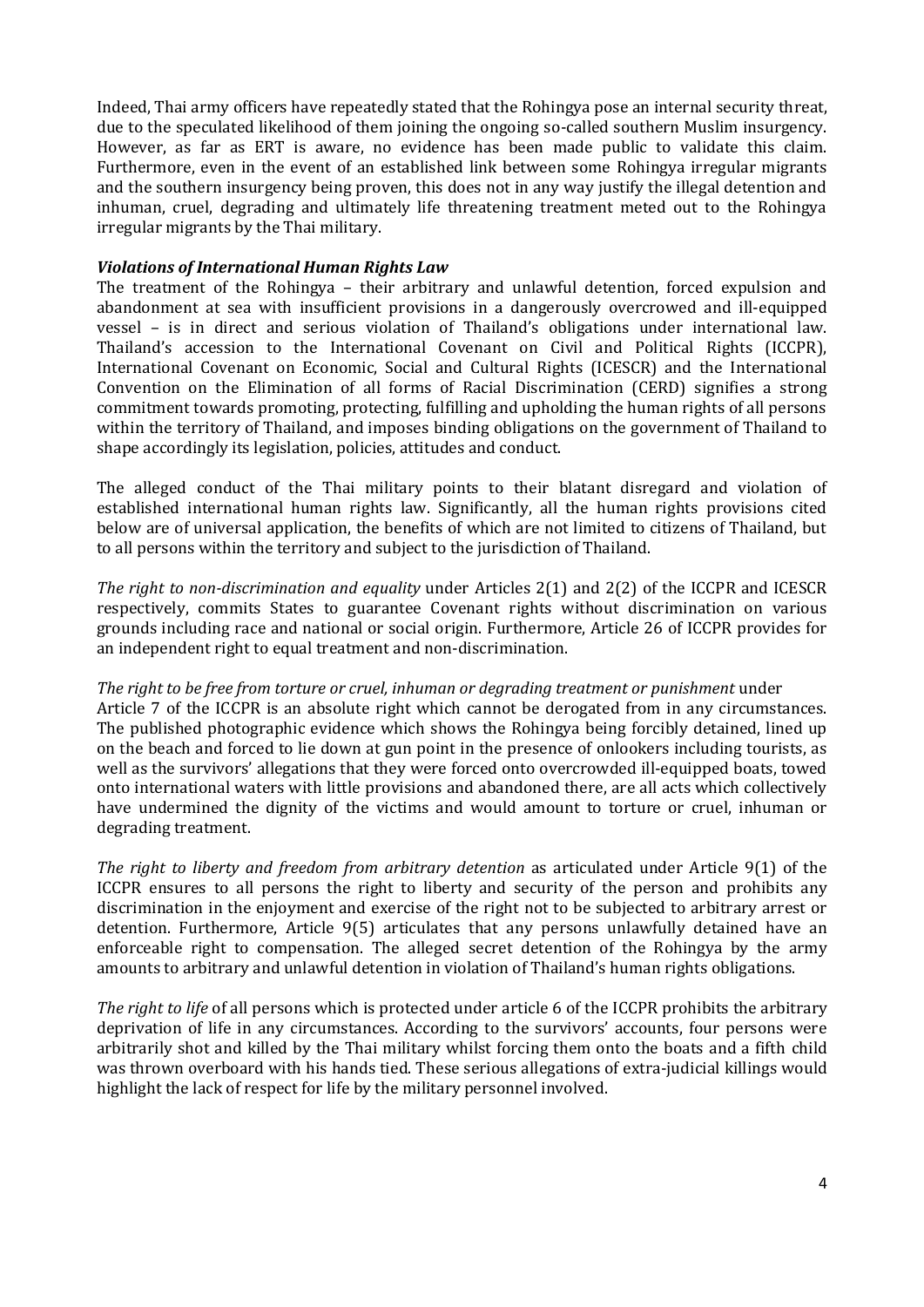Furthermore, the personnel involved in allegedly abandoning the groups of Rohingya in ill-equipped boats, with hardly any provision of food and drink, and forcing them adrift, could not but have been unaware that those on board would have little chance of survival.

*The right to food and shelter* is protected by Article 11 of the ICESCR. The act of allegedly severely overcrowding a barge and forcing it on an indefinite sea voyage with insufficient provision of food and drink, would be in contravention of Thailand's obligations under this right.

*The rights to seek and to enjoy asylum and not to be subjected to refoulement* are entrenched principle of customary international law. Accordingly, everyone has the right to seek and to enjoy in other countries asylum from persecution and no persons may be expelled into a territory where they would be at risk of persecution. Many of the Rohingya irregular migrants may have had legitimate asylum claims. Whilst it is understood that Thailand has not ratified the 1951 Refugee Convention or its protocol, ERT believes that Thailand should hand over anyone seeking asylum to the UNHCR. Although the Thai military did not directly expel the Rohingya into a territory where they would face persecution or the threat of *refoulement*, the alleged act of abandoning them in international waters, with a realistic possibility of the boat entering, or any survivors drifting into, territorial waters of neighbouring Myanmar where they would be at risk of persecution, was an act which blatantly violated the spirit of the principle of *non-refoulement.*

### *Recommendations*

In view of the life-threatening situation that the most recent group of 126 Rohingya has been subjected to by the Thai military, ERT would like to remind you that under international law the well-being and safety of these persons remains the responsibility of the Thai government. Therefore, ERT urges you, in the strongest terms, to immediately begin search and rescue operations to find and bring back to safety the victims of this forced expulsion. Once rescued, the victims should immediately be:

- transferred into the custody of civilian authorities;
- provided with immediate access to legal representation;
- provided with adequate shelter, food and medical care;
- granted full access to UNHCR officials, to enable appropriate status determination.

With regard to the immigration policy of Thailand, ERT urges you to:

- review the existing policy and establish and implement a new immigration policy which is consistent with Thailand's international human rights obligations, which does not discriminate against the Rohingya or any other stateless person or irregular migrant or asylum seeker and which ensures that everyone is provided with effective access to lawful immigration procedures conducted by civilian authorities;
- ensure that irregular immigration and internal security are viewed as distinct issues, and that the Thai military plays no future role in detaining and expelling irregular migrants.

ERT urges you, as host in Bangkok of next month's summit of the Association of Southeast Asian Nations (ASEAN), to address this issue of continuing discrimination of the stateless Rohingya with the intention of achieving regional consensus and commitment towards ensuring that the internationally warranted rights of the Rohingya and other migrant workers, asylum-seekers and stateless persons are effectively protected.

ERT welcomes statements made by your government expressing your commitment to investigate the reported events. As all circumstances of the alleged extrajudicial killings, incommunicado detention, forced expulsion and discrimination need to be fully established, international law